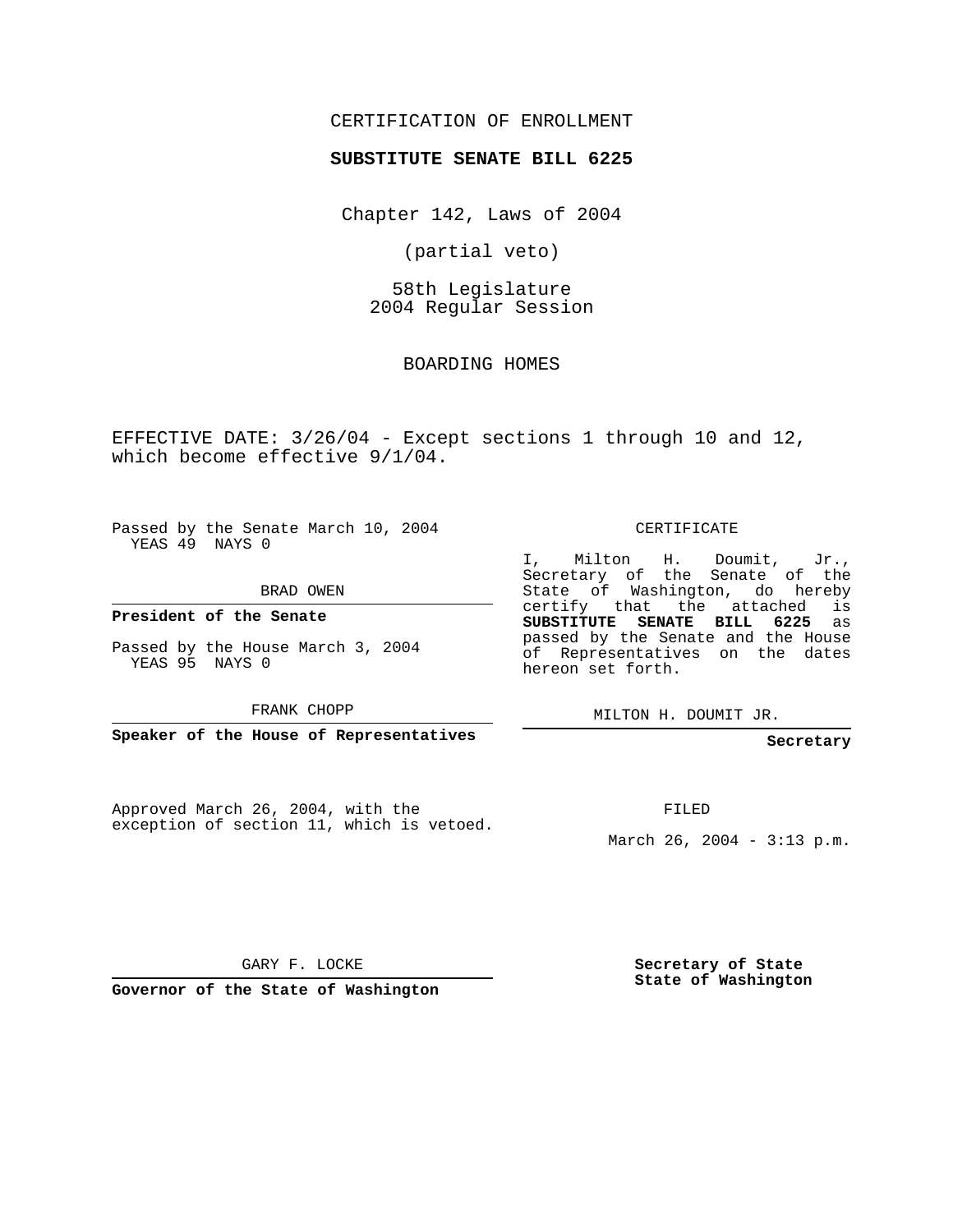### **SUBSTITUTE SENATE BILL 6225** \_\_\_\_\_\_\_\_\_\_\_\_\_\_\_\_\_\_\_\_\_\_\_\_\_\_\_\_\_\_\_\_\_\_\_\_\_\_\_\_\_\_\_\_\_

\_\_\_\_\_\_\_\_\_\_\_\_\_\_\_\_\_\_\_\_\_\_\_\_\_\_\_\_\_\_\_\_\_\_\_\_\_\_\_\_\_\_\_\_\_

AS AMENDED BY THE HOUSE

Passed Legislature - 2004 Regular Session

#### **State of Washington 58th Legislature 2004 Regular Session**

**By** Senate Committee on Health & Long-Term Care (originally sponsored by Senators Deccio, Keiser, Parlette, Winsley and Rasmussen)

READ FIRST TIME 02/09/04.

 AN ACT Relating to boarding homes; amending RCW 18.20.020, 18.20.160, 18.20.290, 74.39A.009, 74.39A.020, and 18.20.030; adding new sections to chapter 18.20 RCW; adding a new section to chapter 42.17 RCW; creating a new section; providing an effective date; and declaring an emergency.

6 BE IT ENACTED BY THE LEGISLATURE OF THE STATE OF WASHINGTON:

 7 **Sec. 1.** RCW 18.20.020 and 2003 c 231 s 2 are each amended to read 8 as follows:

9 As used in this chapter:

10 (1) "Boarding home" means any home or other institution, however 11 named, which is advertised, announced, or maintained for the express or 12 implied purpose of providing ((board and)) housing, basic services, and 13 assuming general responsibility for the safety and well-being of the 14 residents, and may also provide domiciliary care, consistent with this 15 act, to seven or more residents after July 1, 2000. However, a 16 boarding home that is licensed ((to provide board and domiciliary care 17 to)) for three to six residents prior to or on July 1, 2000, may 18 maintain its boarding home license as long as it is continually 19 licensed as a boarding home. "Boarding home" shall not include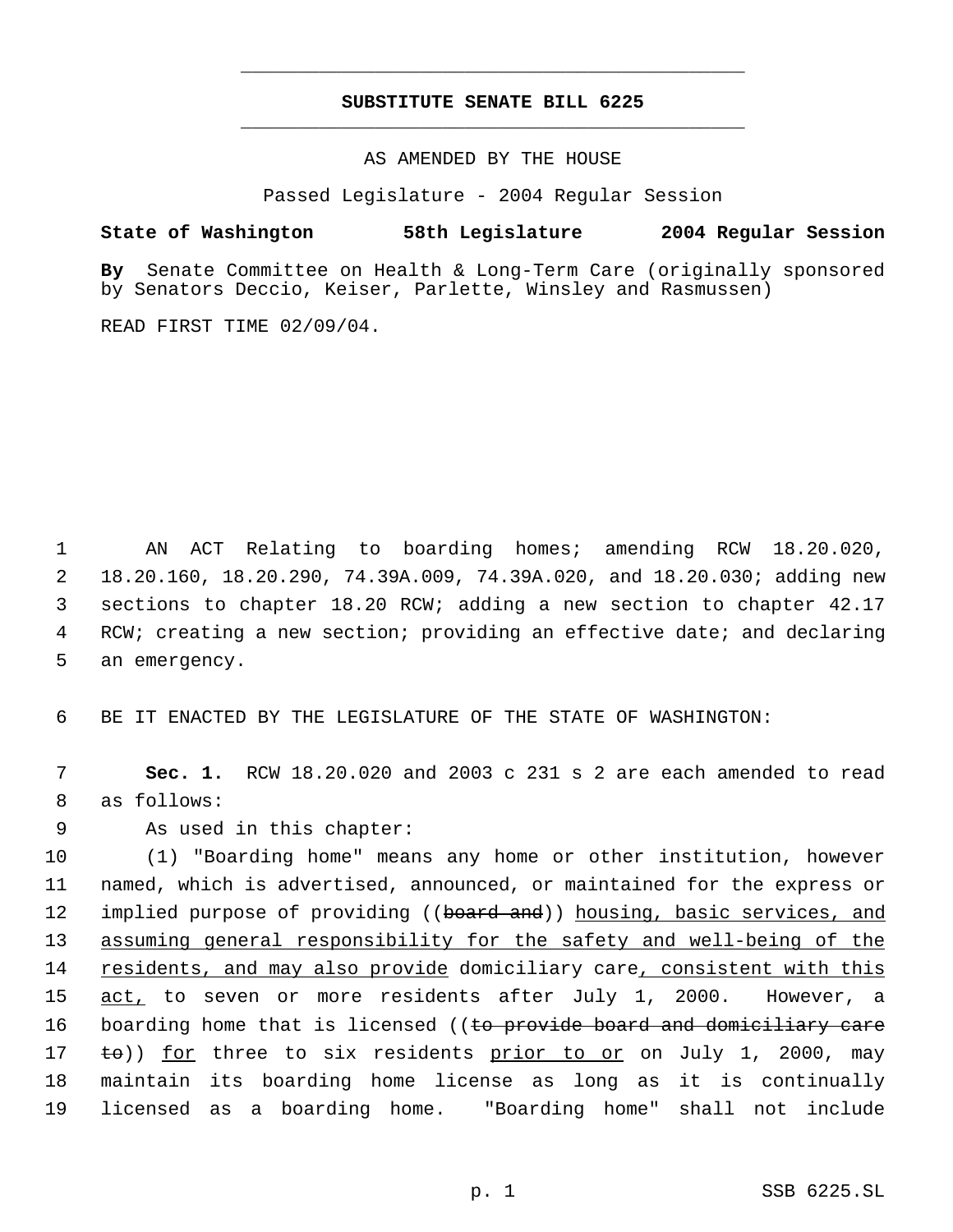facilities certified as group training homes pursuant to RCW 71A.22.040, nor any home, institution or section thereof which is otherwise licensed and regulated under the provisions of state law providing specifically for the licensing and regulation of such home, institution or section thereof. Nor shall it include any independent senior housing, independent living units in continuing care retirement communities, or other similar living situations including those subsidized by the department of housing and urban development.

 (2) "Basic services" means housekeeping services, meals, nutritious 10 snacks, laundry, and activities.

 (3) "Person" means any individual, firm, partnership, corporation, company, association, or joint stock association, and the legal successor thereof.

14  $((+3))$   $(4)$  "Secretary" means the secretary of social and health services.

16  $((+4))$  (5) "Department" means the state department of social and health services.

18 (((5)) (6) "Resident's representative" means a person designated voluntarily by a competent resident, in writing, to act in the 20 resident's behalf concerning the care and services provided by the boarding home and to receive information from the boarding home, if 22 there is no legal representative. The resident's competence shall be 23 determined using the criteria in RCW 11.88.010(1)(e). The resident's 24 representative may not be affiliated with the licensee, boarding home, or management company, unless the affiliated person is a family member 26 of the resident. The resident's representative shall not have 27 authority to act on behalf of the resident once the resident is no longer competent.

 (7) "Domiciliary care" means: Assistance with activities of daily living provided by the boarding home either directly or indirectly; or ((assuming general responsibility for the safety and well-being of the 32 resident)) health support services, if provided directly or indirectly 33 by the boarding home; or intermittent nursing services, if provided 34 directly or indirectly by the boarding home. (("Domiciliary care" does not include general observation or preadmission assessment for the purposes of transitioning to a licensed care setting.

 $(6)$ )) (8) "General responsibility for the safety and well-being of the resident" means the provision of the following: Prescribed general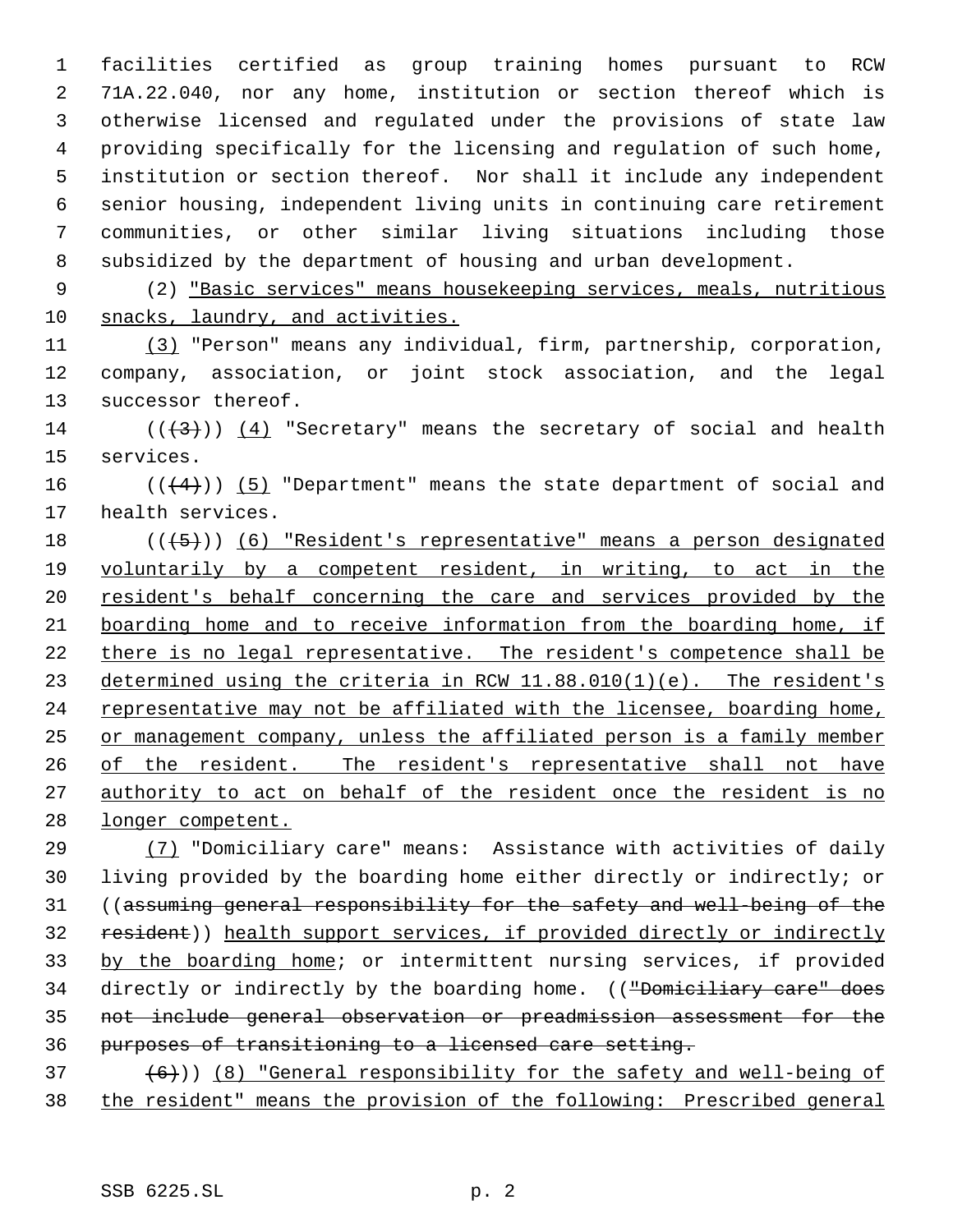low sodium diets; prescribed general diabetic diets; prescribed 2 mechanical soft foods; emergency assistance; monitoring of the resident; arranging health care appointments with outside health care providers and reminding residents of such appointments as necessary; coordinating health care services with outside health care providers consistent with section 10 of this act; assisting the resident to obtain and maintain glasses, hearing aids, dentures, canes, crutches, walkers, wheelchairs, and assistive communication devices; observation 9 of the resident for changes in overall functioning; blood pressure checks as scheduled; responding appropriately when there are observable or reported changes in the resident's physical, mental, or emotional functioning; or medication assistance as permitted under RCW 69.41.085 and as defined in RCW 69.41.010.

 (("General responsibility for the safety and well-being of the 15 resident" does not include: (a) Emergency assistance provided on an 16 intermittent or nonroutine basis to any nonresident individual; or (b) services customarily provided under landlord tenant agreements governed 18 by the residential landlord-tenant act, chapter 59.18 RCW. Such services do not include care or supervision.

 $(7)$ )) (9) "Legal representative" means a person or persons identified in RCW 7.70.065 who may act on behalf of the resident pursuant to the scope of their legal authority. The legal 23 representative shall not be affiliated with the licensee, boarding home, or management company, unless the affiliated person is a family member of the resident.

 (10) "Nonresident individual" means a person who resides in independent senior housing, independent living units in continuing care 28 retirement communities, or in other similar living environments or in a boarding home and may receive one or more of the services listed in RCW 18.20.030(5), but may not receive domiciliary care, as defined in 31 this chapter, directly or indirectly by the facility and may not receive the items and services listed in subsection (8) of this section.

 (11) "Resident" means an individual who( $\left(\div - \text{Lives in a boarding}\right)$ 35 home, including those receiving respite care;)) is not related by blood 36 or marriage to the operator of the boarding home( $(\div)$ ), and by reason of 37 age or disability, ((receives)) chooses to reside in the boarding home and receives basic services and one or more of the services listed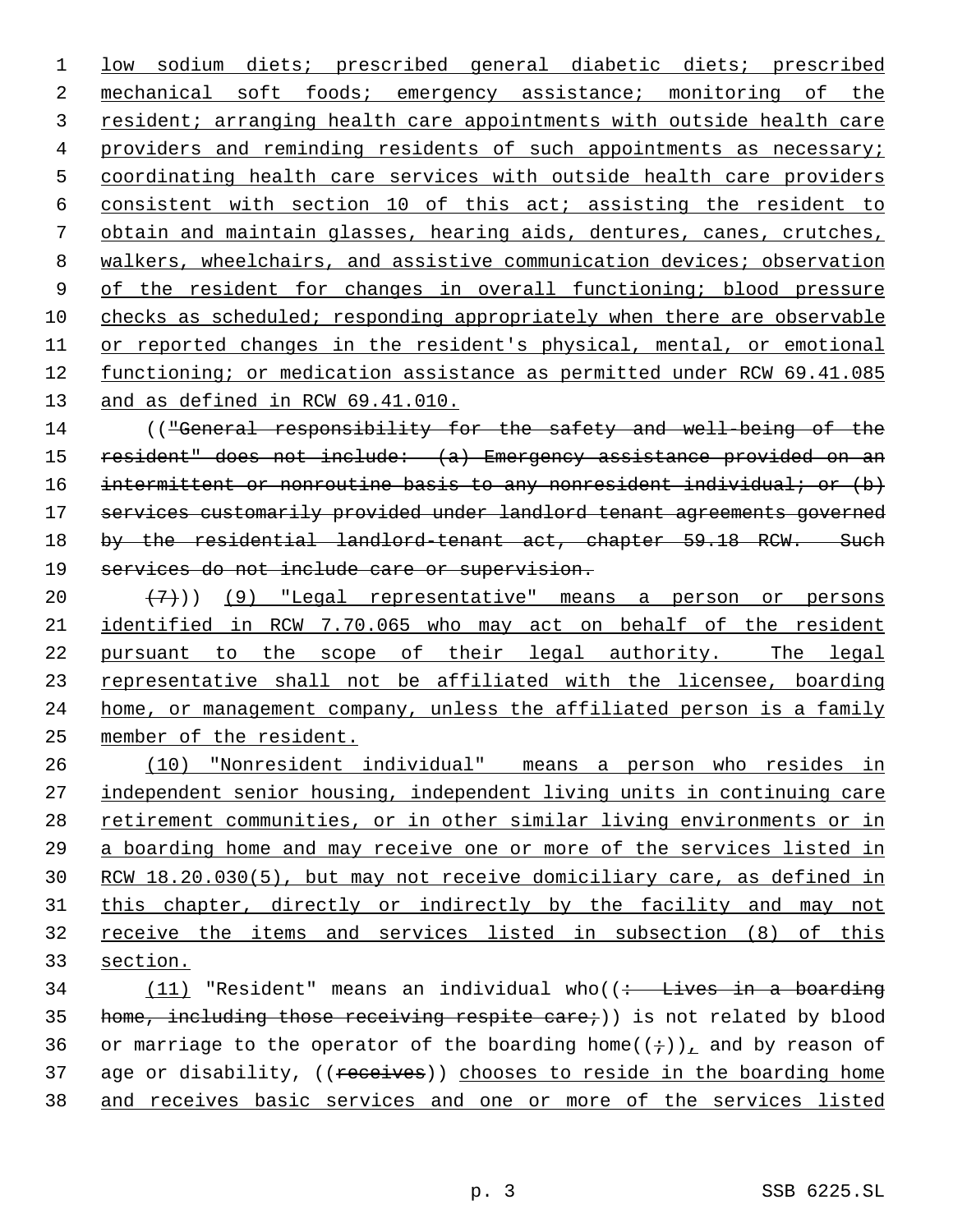1 under general responsibility for the safety and well-being of the 2 resident and may receive domiciliary care or respite care provided 3 ((either)) directly or indirectly by the boarding home and shall be permitted to receive hospice care through an outside service provider when arranged by the resident or the resident's legal representative under section 10 of this act.

 (12) "Resident applicant" means an individual who is seeking admission to a licensed boarding home and who has completed and signed 9 an application for admission, or such application for admission has been completed and signed in their behalf by their legal representative 11 if any, and if not, then the designated representative if any.

 NEW SECTION. **Sec. 2.** A new section is added to chapter 18.20 RCW to read as follows:

 (1) A boarding home, licensed under this chapter, may provide domiciliary care services, as defined in this chapter, and shall disclose the scope of care and services that it chooses to provide.

 (2) The boarding home licensee shall disclose to the residents, the residents' legal representative if any, and if not, the residents' representative if any, and to interested consumers upon request, the scope of care and services offered, using the form developed and provided by the department, in addition to any supplemental information that may be provided by the licensee. The form that the department develops shall be standardized, reasonable in length, and easy to read. The boarding home's disclosure statement shall indicate the scope of domiciliary care assistance provided and shall indicate that it permits the resident or the resident's legal representative to independently arrange for outside services under section 10 of this act.

 (3)(a) If the boarding home licensee decreases the scope of services that it provides due to circumstances beyond the licensee's control, the licensee shall provide a minimum of thirty days' written notice to the residents, the residents' legal representative if any, and if not, the residents' representative if any, before the effective date of the decrease in the scope of care or services provided.

 (b) If the licensee voluntarily decreases the scope of services, and any such decrease in the scope of services provided will result in the discharge of one or more residents, then ninety days' written notice shall be provided prior to the effective date of the decrease.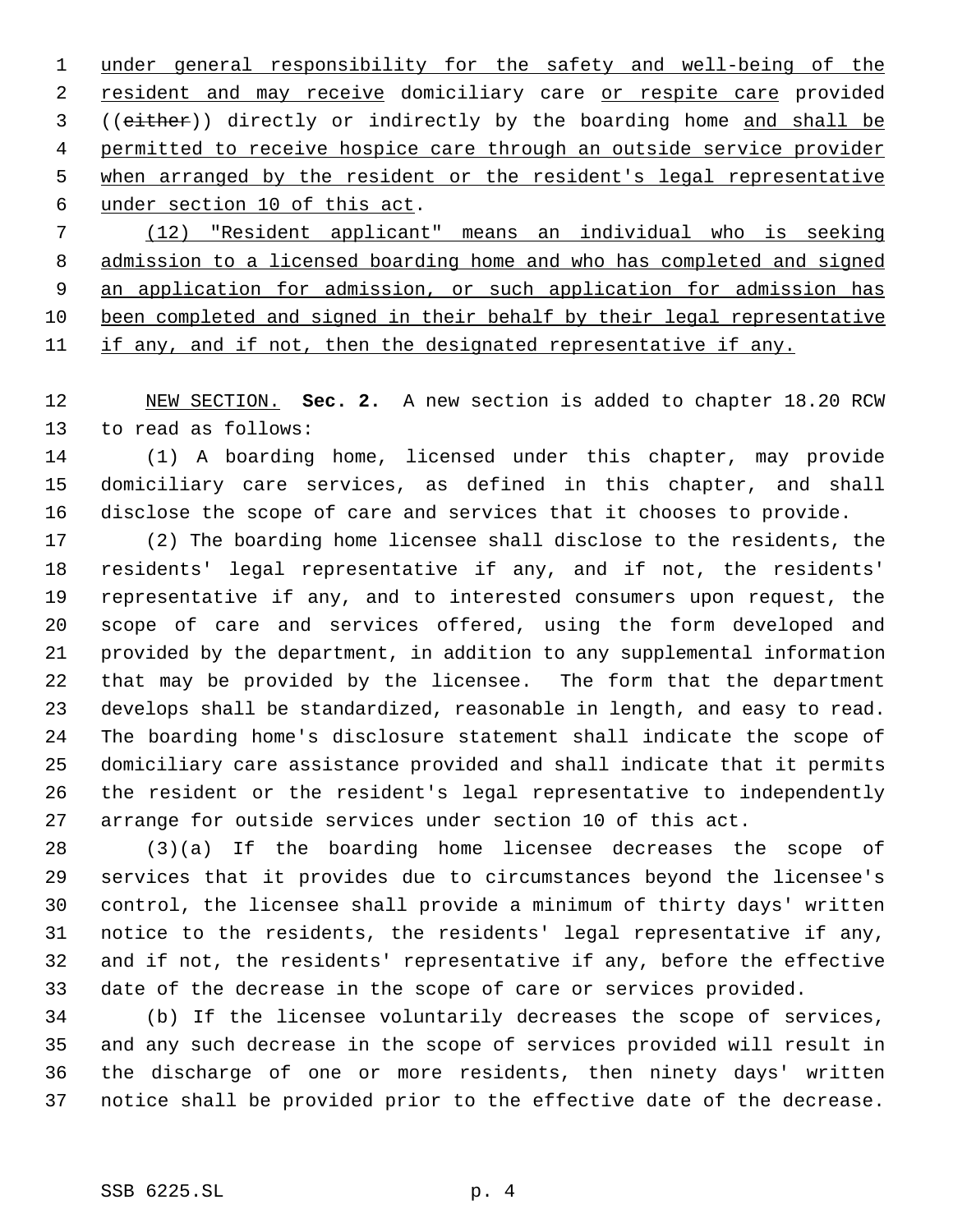Notice shall be provided to the affected residents, the residents' legal representative if any, and if not, the residents' representative if any.

 (c) If the boarding home licensee increases the scope of services that it chooses to provide, the licensee shall promptly provide written notice to the residents, the residents' legal representative if any, and if not, the residents' representative if any, and shall indicate the date on which the increase in the scope of care or services is effective.

 (4) When the care needs of a resident exceed the disclosed scope of care or services that a boarding home licensee provides, the licensee may exceed the care or services disclosed consistent with RCW 70.129.030(3) and RCW 70.129.110(3)(a). Providing care or services to a resident that exceed the care and services disclosed may or may not mean that the provider is capable of or required to provide the same care or services to other residents.

 (5) Even though the boarding home licensee may disclose that it can provide certain care or services to resident applicants or to their legal representative if any, and if not, to the resident applicants' representative if any, the licensee may deny admission to a resident applicant when the licensee determines that the needs of the resident applicant cannot be met, as long as the provider operates in compliance with state and federal law, including RCW 70.129.030(3).

 (6) The disclosure form is intended to assist consumers in selecting boarding home services and, therefore, shall not be construed as an implied or express contract between the boarding home licensee and the resident.

 NEW SECTION. **Sec. 3.** A new section is added to chapter 18.20 RCW to read as follows:

 (1) Boarding homes are not required to provide assistance with one or more activities of daily living.

 (2) If a boarding home licensee chooses to provide assistance with activities of daily living, the licensee shall provide at least the minimal level of assistance for all activities of daily living consistent with subsection (3) of this section and consistent with the reasonable accommodation requirements in state or federal laws. Activities of daily living are limited to and include the following: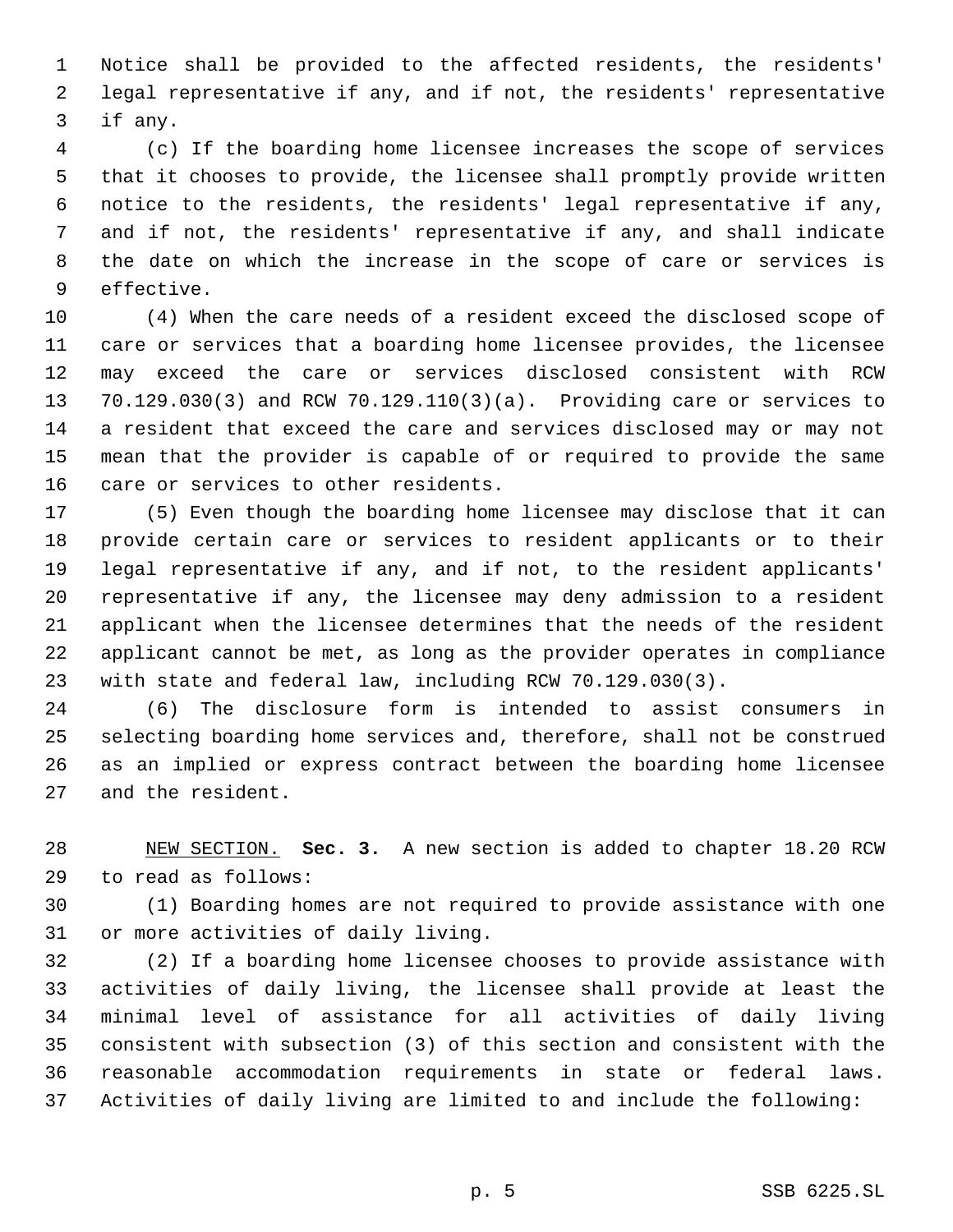- (a) Bathing;
- (b) Dressing;
- (c) Eating;
- (d) Personal hygiene;
- (e) Transferring;
- (f) Toileting; and
- (g) Ambulation and mobility.

 (3) The department shall, in rule, define the minimum level of assistance that will be provided for all activities of daily living, however, such rules shall not require more than occasional stand-by assistance or more than occasional physical assistance.

 (4) The licensee shall clarify, through the disclosure form, the assistance with activities of daily living that may be provided, and any limitations or conditions that may apply. The licensee shall also clarify through the disclosure form any additional services that may be provided.

 (5) In providing assistance with activities of daily living, the boarding home shall observe the resident for changes in overall functioning and respond appropriately when there are observable or reported changes in the resident's physical, mental, or emotional functioning.

 NEW SECTION. **Sec. 4.** A new section is added to chapter 18.20 RCW to read as follows:

 (1) The boarding home licensee may choose to provide any of the following health support services, however, the facility may or may not need to provide additional health support services to comply with the reasonable accommodation requirements in federal or state law:

- (a) Blood glucose testing;
- (b) Puree diets;
- (c) Calorie controlled diabetic diets;
- (d) Dementia care;
- (e) Mental health care; and

(f) Developmental disabilities care.

 (2) The licensee shall clarify on the disclosure form any limitations, additional services, or conditions that may apply.

(3) In providing health support services, the boarding home shall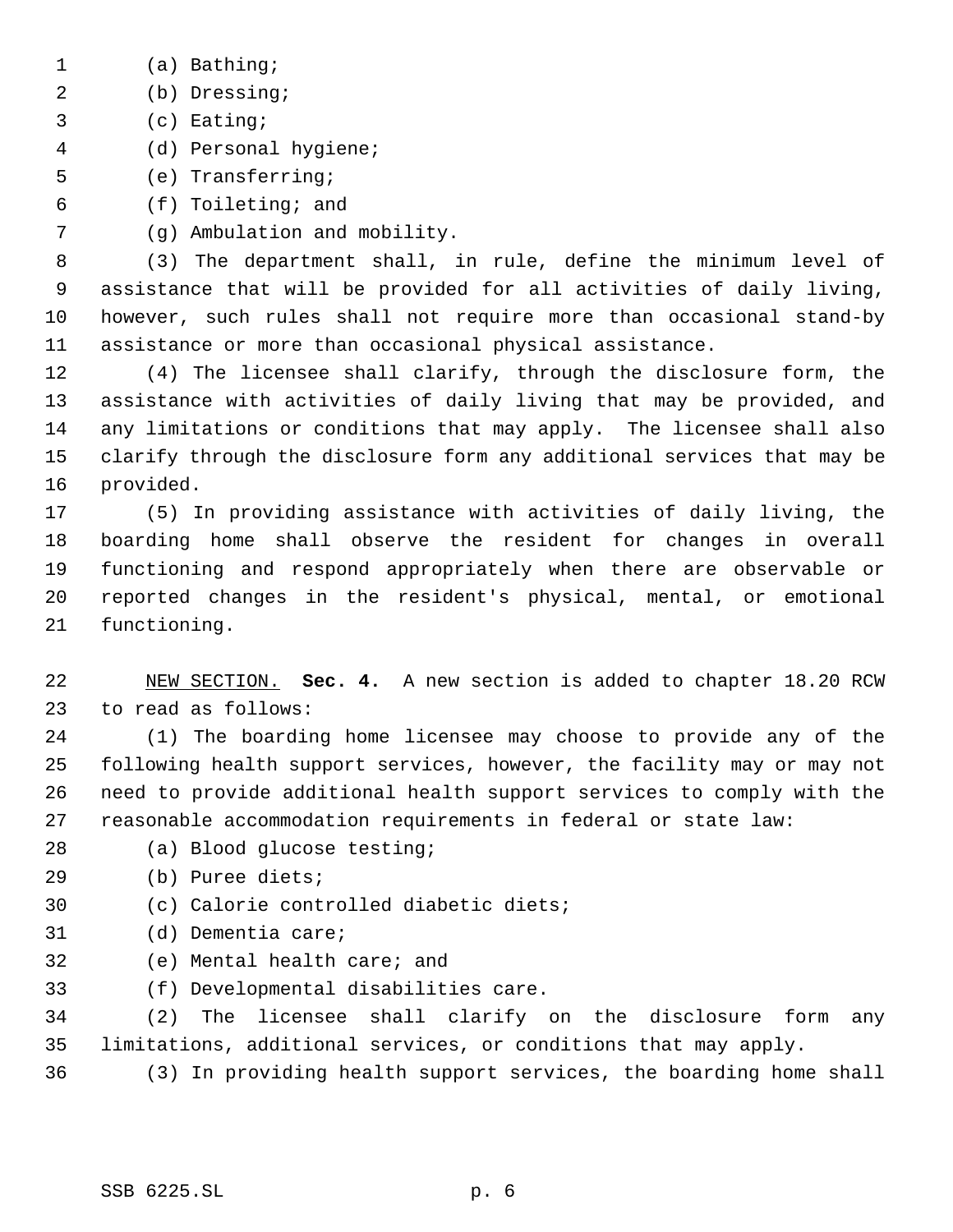observe the resident for changes in overall functioning and respond appropriately when there are observable or reported changes in the resident's physical, mental, or emotional functioning.

 NEW SECTION. **Sec. 5.** A new section is added to chapter 18.20 RCW to read as follows:

 (1) Boarding homes are not required to provide intermittent nursing services. The boarding home licensee may choose to provide any of the following intermittent nursing services through appropriately licensed and credentialed staff, however, the facility may or may not need to provide additional intermittent nursing services to comply with the reasonable accommodation requirements in federal or state law:

(a) Medication administration;

(b) Administration of health care treatments;

14 (c) Diabetic management;

(d) Nonroutine ostomy care;

(e) Tube feeding; and

(f) Nurse delegation consistent with chapter 18.79 RCW.

 (2) The licensee shall clarify on the disclosure form any limitations, additional services, or conditions that may apply under this section.

 (3) In providing intermittent nursing services, the boarding home shall observe the resident for changes in overall functioning and respond appropriately when there are observable or reported changes in the resident's physical, mental, or emotional functioning.

 (4) The boarding home may provide intermittent nursing services to the extent permitted by RCW 18.20.160.

 NEW SECTION. **Sec. 6.** A new section is added to chapter 18.20 RCW to read as follows:

 (1) A boarding home licensee may permit a resident's family member to administer medications or treatments or to provide medication or treatment assistance to the resident. The licensee shall disclose to the department, residents, the residents' legal representative if any, and if not, the residents' representative if any, and to interested consumers upon request, information describing whether the licensee permits such family administration or assistance and, if so, the extent of limitations or conditions thereof.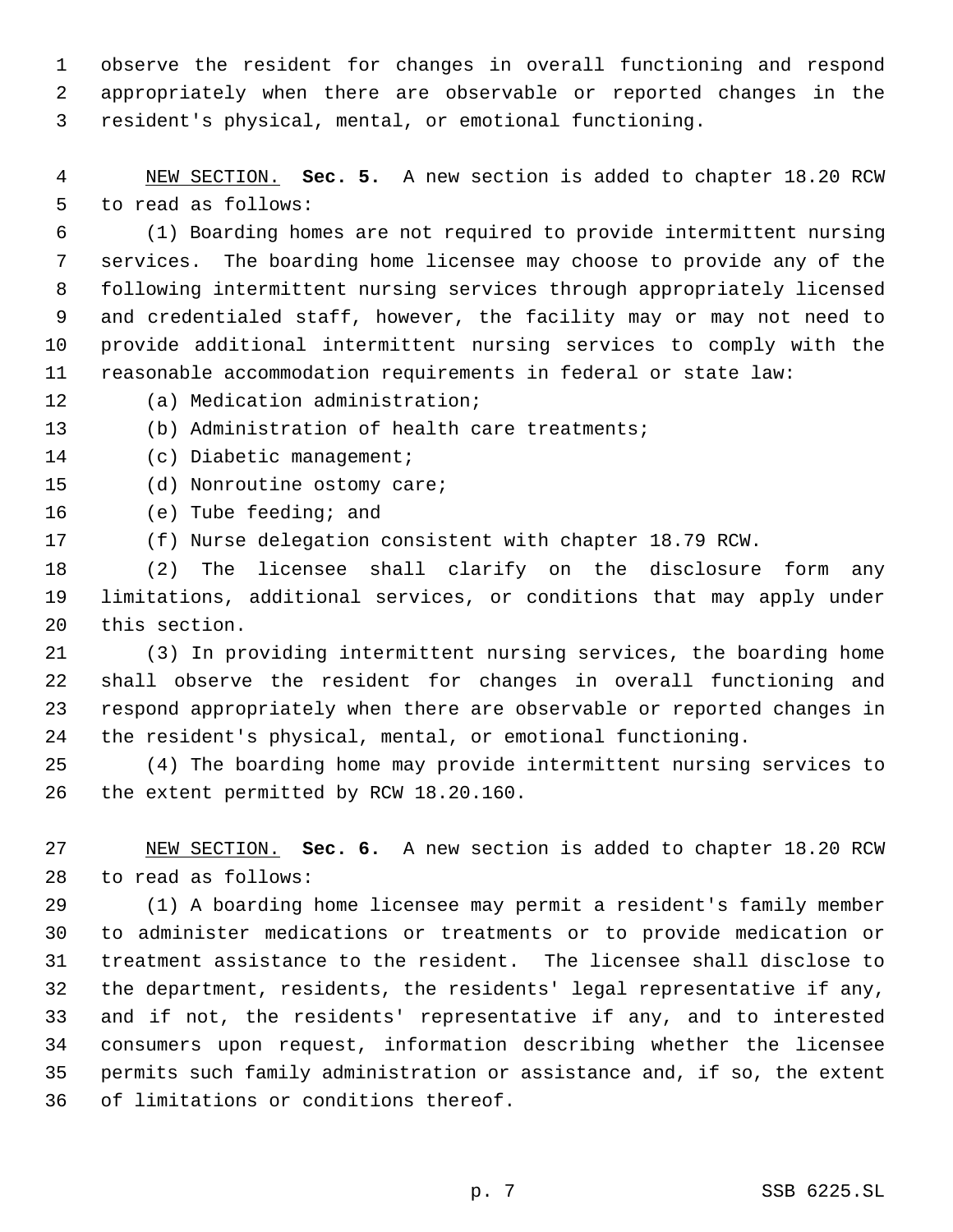(2) If a boarding home licensee permits a resident's family member to administer medications or treatments or to provide medication or treatment assistance, the licensee shall request that the family member submit to the licensee a written medication or treatment plan. At a minimum, the written medication or treatment plan shall identify:

 (a) By name, the family member who will administer the medication or treatment or provide assistance therewith;

 (b) The medication or treatment administration or assistance that the family member will provide consistent with subsection (1) of this section. This will be referred to as the primary plan;

 (c) An alternate plan that will meet the resident's medication or treatment needs if the family member is unable to fulfill his or her 13 duties as specified in the primary plan; and

 (d) An emergency contact person and telephone number if the boarding home licensee observes changes in the resident's overall functioning or condition that may relate to the medication or treatment plan.

 (3) The boarding home licensee may require that the primary or alternate medication or treatment plan include other information in addition to that specified in subsection (2) of this section.

(4) The medication or treatment plan shall be signed and dated by:

(a) The resident, if able;

 (b) The resident's legal representative, if any, and, if not, the resident's representative, if any;

(c) The resident's family member; and

(d) The boarding home licensee.

 (5) The boarding home may through policy or procedure require the resident's family member to immediately notify the boarding home licensee of any change in the primary or alternate medication or treatment plan.

 (6) When a boarding home licensee permits residents' family members to assist with or administer medications or treatments, the licensee's duty of care, and any negligence that may be attributed thereto, shall be limited to: Observation of the resident for changes in overall functioning consistent with RCW 18.20.280; notification to the person or persons identified in RCW 70.129.030 when there are observed changes in the resident's overall functioning or condition, or when the boarding home is aware that both the primary and alternate plan are not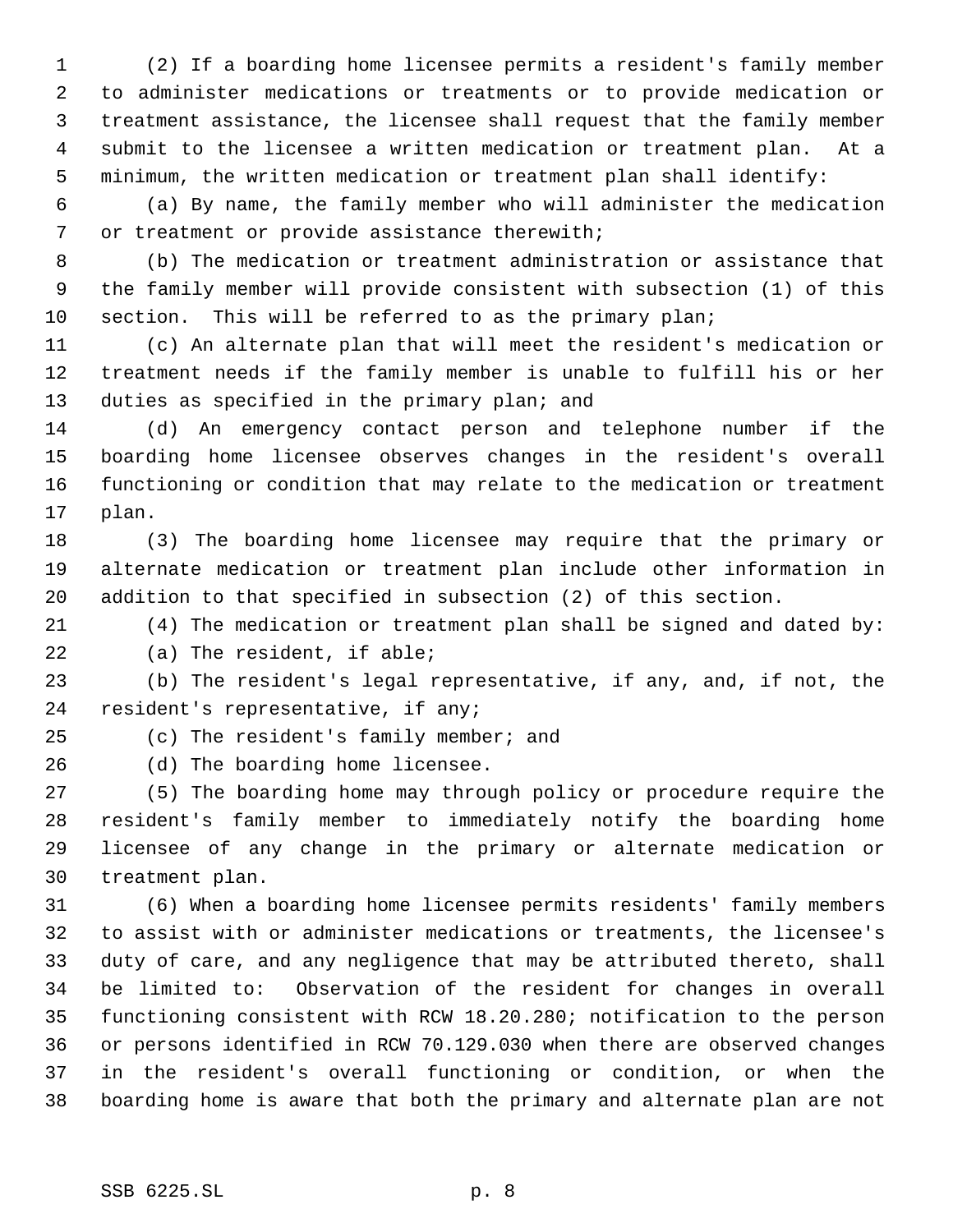implemented; and appropriately responding to obtain needed assistance when there are observable or reported changes in the resident's physical or mental functioning.

 NEW SECTION. **Sec. 7.** A new section is added to chapter 18.20 RCW to read as follows:

 (1) The boarding home licensee shall conduct a preadmission assessment for each resident applicant. The preadmission assessment shall include the following information, unless unavailable despite the best efforts of the licensee:

(a) Medical history;

(b) Necessary and contraindicated medications;

 (c) A licensed medical or health professional's diagnosis, unless 13 the individual objects for religious reasons;

 (d) Significant known behaviors or symptoms that may cause concern or require special care;

 (e) Mental illness diagnosis, except where protected by confidentiality laws;

18 (f) Level of personal care needs;

(g) Activities and service preferences; and

 (h) Preferences regarding other issues important to the resident applicant, such as food and daily routine.

 (2) The boarding home licensee shall complete the preadmission assessment before admission unless there is an emergency. If there is an emergency admission, the preadmission assessment shall be completed within five days of the date of admission. For purposes of this section, "emergency" includes, but is not limited to: Evening, weekend, or Friday afternoon admissions if the resident applicant would otherwise need to remain in an unsafe setting or be without adequate and safe housing.

 (3) The boarding home licensee shall complete an initial resident service plan upon move-in to identify the resident's immediate needs and to provide direction to staff and caregivers relating to the resident's immediate needs. The initial resident service plan shall include as much information as can be obtained, under subsection (1) of this section.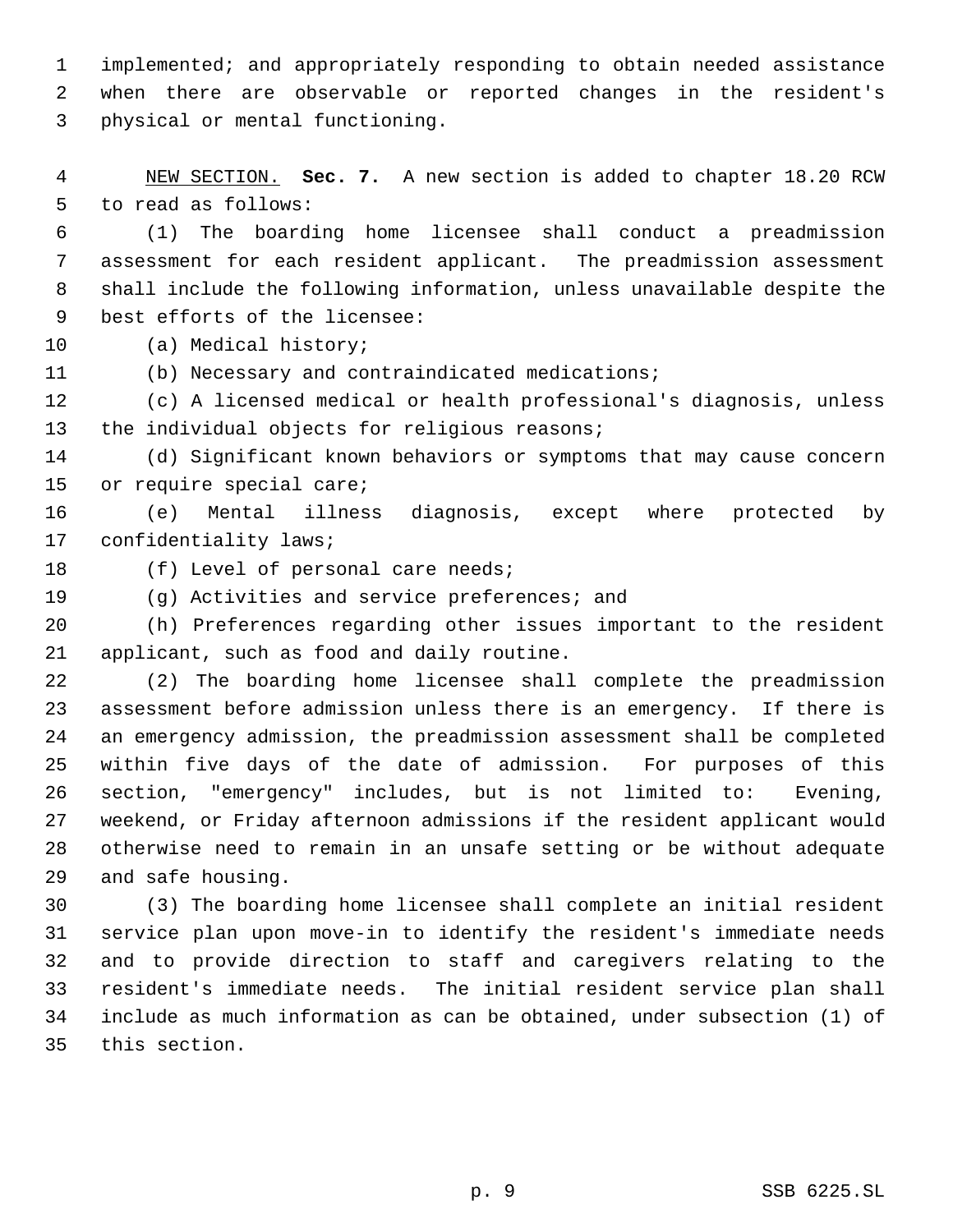NEW SECTION. **Sec. 8.** A new section is added to chapter 18.20 RCW to read as follows:

 (1) The boarding home licensee shall within fourteen days of the resident's date of move-in, unless extended by the department for good cause, and thereafter at least annually, complete a full reassessment addressing the following:

 (a) The individual's recent medical history, including, but not limited to: A health professional's diagnosis, unless the resident objects for religious reasons; chronic, current, and potential skin conditions; known allergies to foods or medications; or other considerations for providing care or services;

 (b) Current necessary and contraindicated medications and treatments for the individual, including:

 (i) Any prescribed medications and over-the-counter medications that are commonly taken by the individual, and that the individual is able to independently self-administer or safely and accurately direct 17 others to administer to him or her;

 (ii) Any prescribed medications and over-the-counter medications that are commonly taken by the individual and that the individual is able to self-administer when he or she has the assistance of a resident-care staff person; and

 (iii) Any prescribed medications and over-the-counter medications that are commonly taken by the individual and that the individual is not able to self-administer;

 (c) The individual's nursing needs when the individual requires the services of a nurse on the boarding home premises;

 (d) The individual's sensory abilities, including vision and hearing;

 (e) The individual's communication abilities, including modes of expression, ability to make himself or herself understood, and ability 31 to understand others;

 (f) Significant known behaviors or symptoms of the individual causing concern or requiring special care, including: History of substance abuse; history of harming self, others, or property, or other conditions that may require behavioral intervention strategies; the individual's ability to leave the boarding home unsupervised; and other safety considerations that may pose a danger to the individual or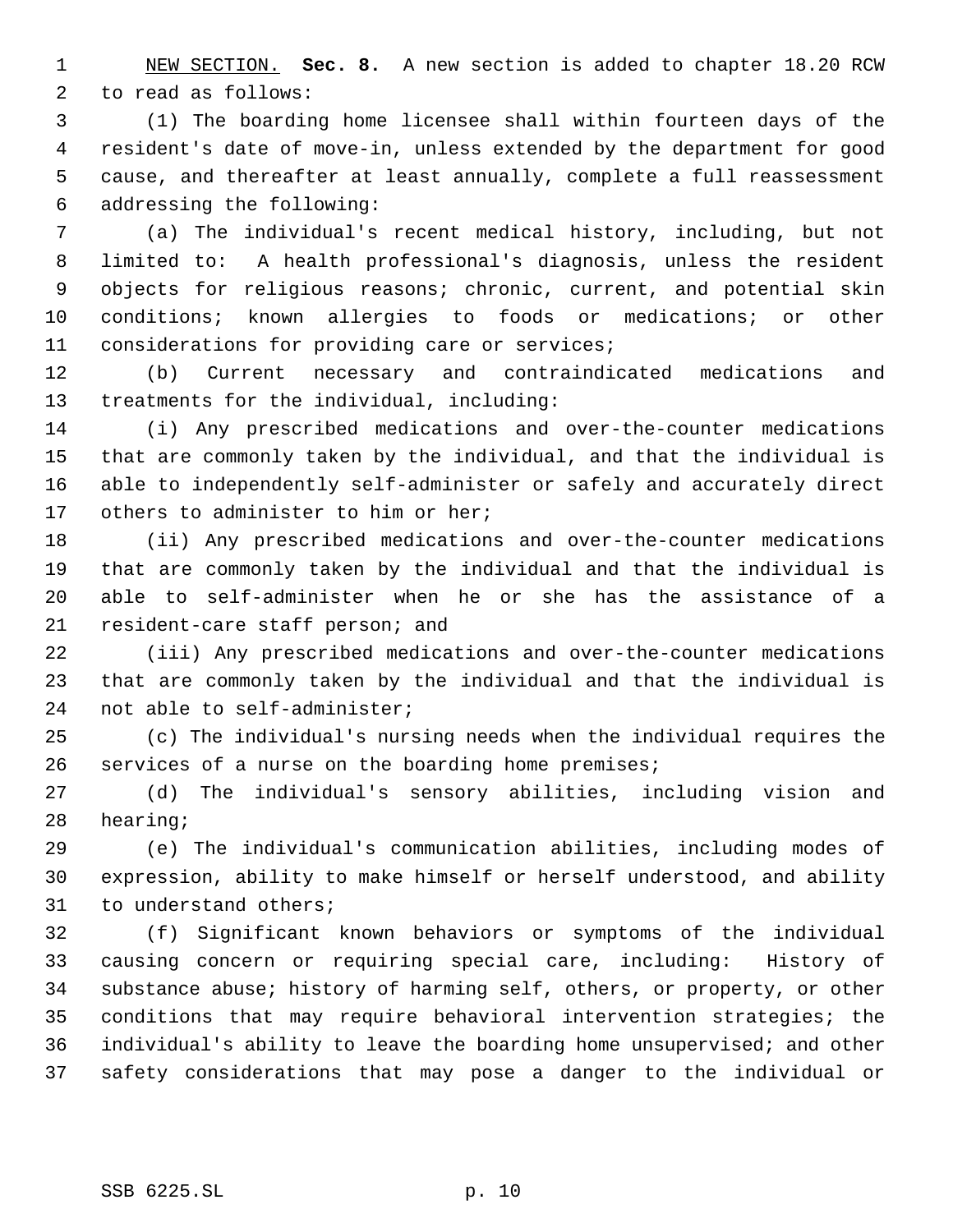others, such as use of medical devices or the individual's ability to smoke unsupervised, if smoking is permitted in the boarding home;

 (g) The individual's special needs, by evaluating available information, or selecting and using an appropriate tool to determine the presence of symptoms consistent with, and implications for care and services of: Mental illness, or needs for psychological or mental health services, except where protected by confidentiality laws; developmental disability; dementia; or other conditions affecting cognition, such as traumatic brain injury;

 (h) The individual's level of personal care needs, including: Ability to perform activities of daily living; medication management ability, including the individual's ability to obtain and appropriately use over-the-counter medications; and how the individual will obtain prescribed medications for use in the boarding home;

 (i) The individual's activities, typical daily routines, habits, 16 and service preferences;

 (j) The individual's personal identity and lifestyle, to the extent the individual is willing to share the information, and the manner in which they are expressed, including preferences regarding food, community contacts, hobbies, spiritual preferences, or other sources of pleasure and comfort; and

 (k) Who has decision-making authority for the individual, including: The presence of any advance directive, or other legal document that will establish a substitute decision maker in the future; the presence of any legal document that establishes a current substitute decision maker; and the scope of decision-making authority of any substitute decision maker.

 (2) Complete a limited assessment of a resident's change of condition when the resident's negotiated service agreement no longer addresses the resident's current needs.

 NEW SECTION. **Sec. 9.** A new section is added to chapter 18.20 RCW to read as follows:

 (1) The boarding home licensee shall complete a negotiated service agreement using the preadmission assessment, initial resident service plan, and full reassessment information obtained under sections 7 and 8 of this act. The licensee shall include the resident and the resident's legal representative if any, or the resident's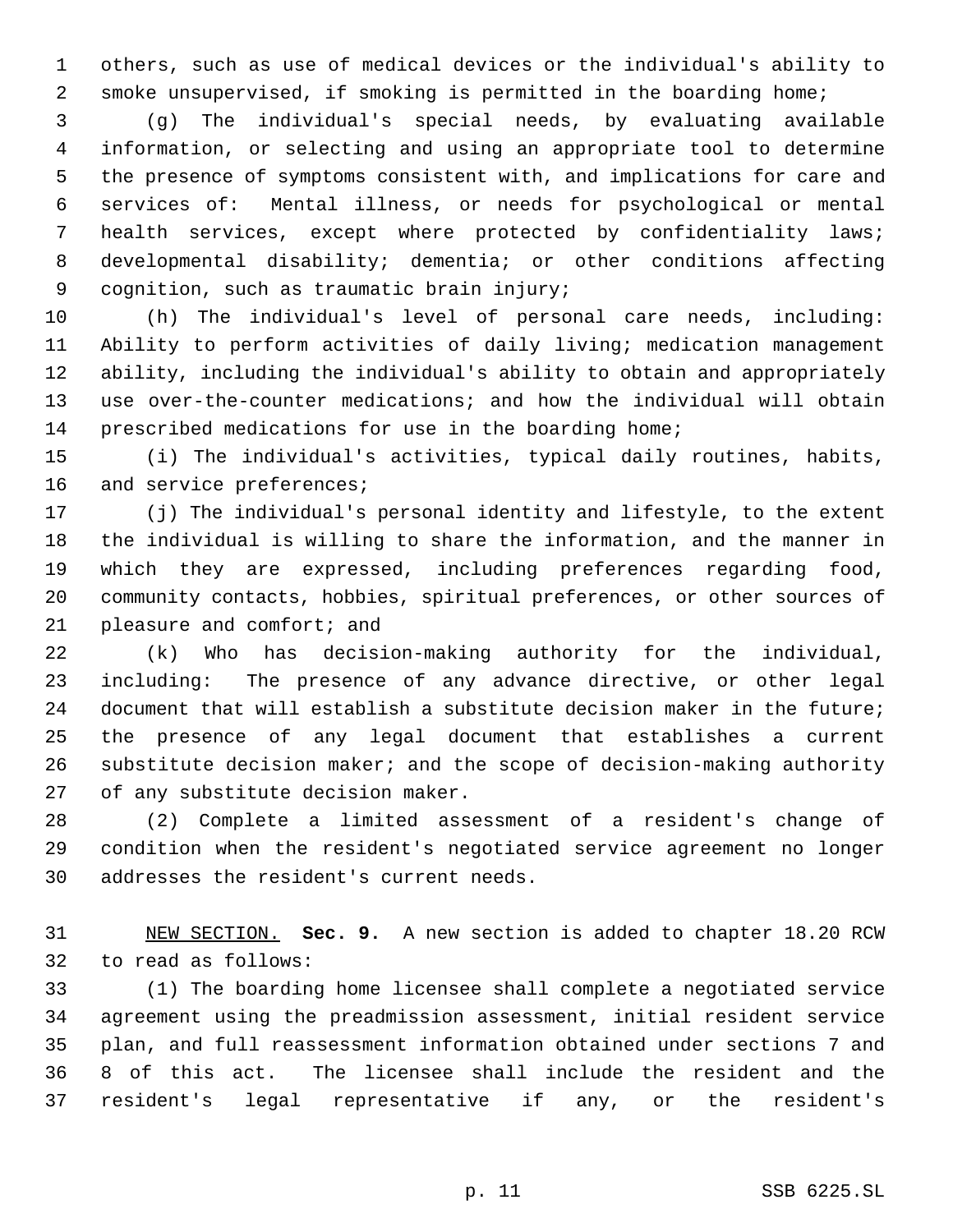representative if any, in the development of the negotiated service agreement. If the resident is a medicaid client, the department's case manager shall also be involved.

(2) The negotiated service agreement shall be completed or updated:

(a) Within thirty days of the date of move-in;

 (b) As necessary following the annual full assessment of the resident; and

 (c) Whenever the resident's negotiated service agreement no longer adequately addresses the resident's current needs and preferences.

 NEW SECTION. **Sec. 10.** A new section is added to chapter 18.20 RCW to read as follows:

 (1) The boarding home licensee shall permit the resident, or the resident's legal representative if any, to independently arrange for or contract with a practitioner licensed under Title 18 RCW regulating health care professions, or a home health, hospice, or home care agency licensed under chapter 70.127 RCW, to provide on-site care and services to the resident, consistent with RCW 18.20.160 and chapter 70.129 RCW. The boarding home licensee may permit the resident, or the resident's legal representative if any, to independently arrange for other persons to provide on-site care and services to the resident.

 (2) The boarding home licensee may establish policies and procedures that describe limitations, conditions, or requirements that must be met prior to an outside service provider being allowed on-site.

 (3) When the resident or the resident's legal representative independently arranges for outside services under subsection (1) of this section, the licensee's duty of care, and any negligence that may be attributed thereto, shall be limited to: The responsibilities described under subsection (4) of this section, excluding supervising the activities of the outside service provider; observation of the resident for changes in overall functioning, consistent with RCW 18.20.280; notification to the person or persons identified in RCW 70.129.030 when there are observed changes in the resident's overall functioning or condition; and appropriately responding to obtain needed assistance when there are observable or reported changes in the resident's physical or mental functioning.

 (4) Consistent with RCW 18.20.280, the boarding home licensee shall not be responsible for supervising the activities of the outside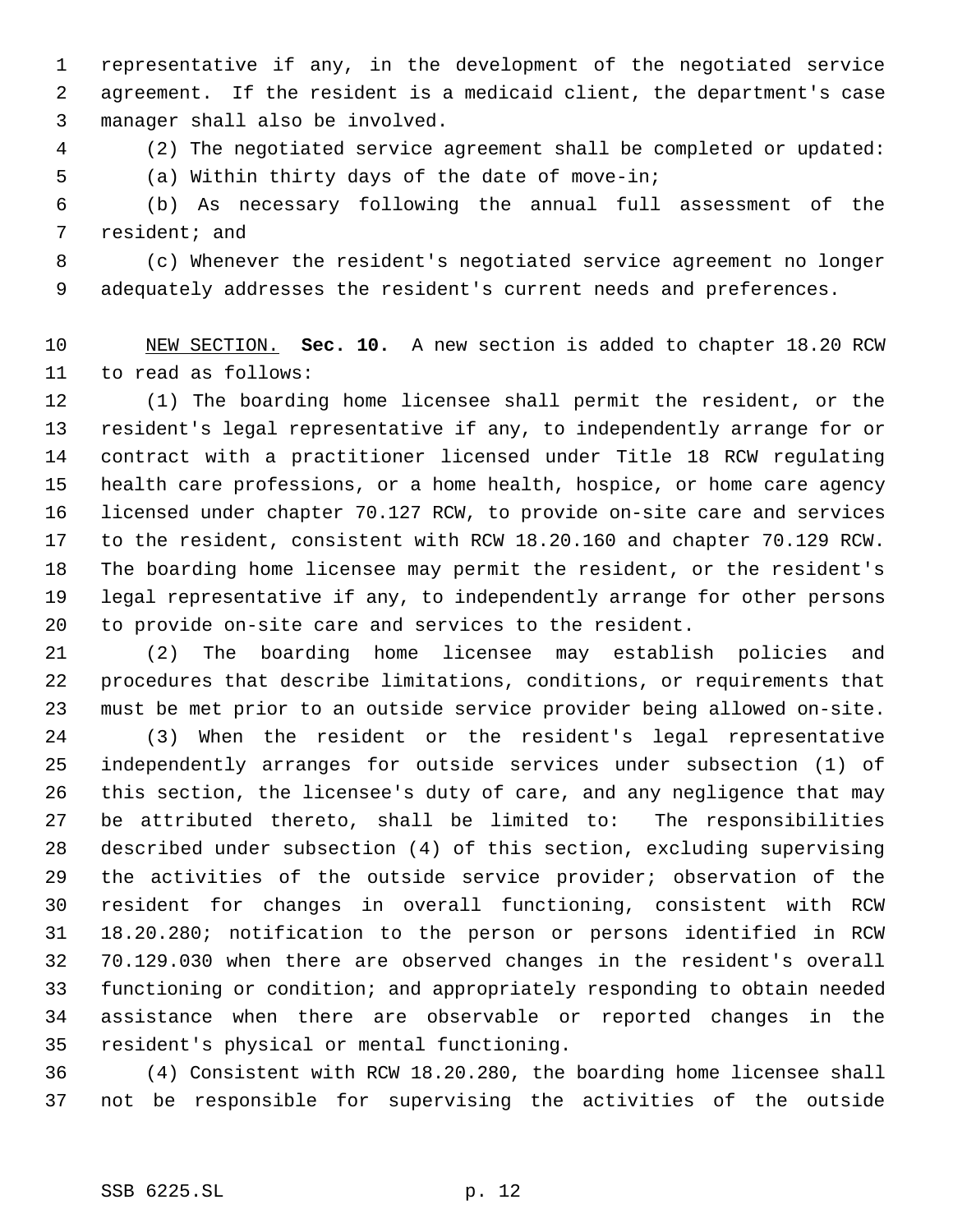service provider. When information sharing is authorized by the resident or the resident's legal representative, the licensee shall request such information and integrate relevant information from the outside service provider into the resident's negotiated service agreement, only to the extent that such information is actually shared with the licensee.

# *\*NEW SECTION. Sec. 11. A new section is added to chapter 18.20 RCW to read as follows:*

 *By December 12, 2005, the department shall report on the payment system for licensed boarding homes to the chairs of the senate and house of representatives health care committees. The department shall include in the report findings regarding the average costs of providing care and services for the nonmetropolitan statistical areas, metropolitan statistical areas, and King county to determine whether the rates of payment within the designated areas are, on average, reasonably related to the identified average costs. The cost data is exempt from disclosure as provided in section 16 of this act. The purpose of this cost-to-rate comparison study is to assess any cost impacts that may be attributed to the implementation of new boarding home rules occurring between September 1, 2004, and June 30, 2005. If the department adopts new boarding home rules after June 30, 2005, the report to the chairs of the senate and house of representatives health care committees will instead be due by December 12, 2006. \*Sec. 11 was vetoed. See message at end of chapter.*

 **Sec. 12.** RCW 18.20.160 and 1985 c 297 s 2 are each amended to read as follows:

 No person operating a boarding home licensed under this chapter shall admit to or retain in the boarding home any aged person requiring nursing or medical care of a type provided by institutions licensed under chapters 18.51, 70.41 or 71.12 RCW, except that when registered nurses are available, and upon a doctor's order that a supervised medication service is needed, it may be provided. Supervised medication services, as defined by the department and consistent with chapters 69.41 and 18.79 RCW, may include an approved program of self- medication or self-directed medication. Such medication service shall 35 be provided only to ((boarders)) residents who otherwise meet all requirements for residency in a boarding home. No boarding home shall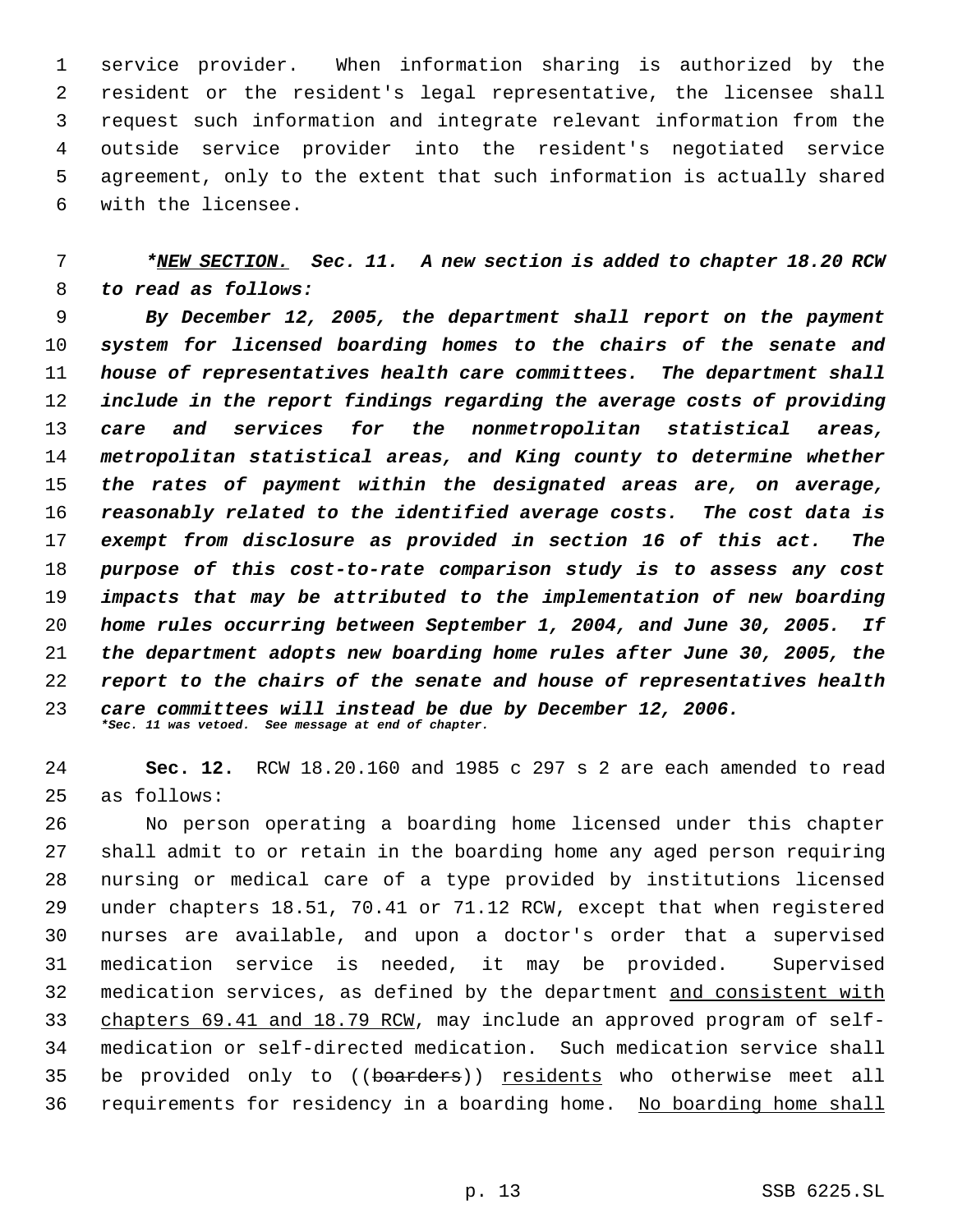1 admit or retain a person who requires the frequent presence and frequent evaluation of a registered nurse, excluding persons who are 3 receiving hospice care or persons who have a short-term illness that is 4 expected to be resolved within fourteen days.

 **Sec. 13.** RCW 18.20.290 and 2003 c 231 s 11 are each amended to read as follows:

 (1) When a boarding home contracts with the department to provide adult residential care services, enhanced adult residential care services, or assisted living services under chapter 74.39A RCW, the boarding home must hold a medicaid eligible resident's room or unit when short-term care is needed in a nursing home or hospital, the resident is likely to return to the boarding home, and payment is made under subsection (2) of this section.

 (2) The medicaid resident's bed or unit shall be held for up to twenty days. The per day bed or unit hold compensation amount shall be seventy percent of the daily rate paid for the first seven days the bed or unit is held for the resident who needs short-term nursing home care or hospitalization. The rate for the eighth through the twentieth day a bed is held shall be established in rule, but shall be no lower than ten dollars per day the bed or unit is held.

 (3) The boarding home may seek third-party payment to hold a bed or unit for twenty-one days or longer. The third-party payment shall not 23 exceed ((eighty-five percent of)) the ((average)) medicaid daily rate 24 paid to the facility for the resident. If third-party payment is not available, the medicaid resident may return to the first available and appropriate bed or unit, if the resident continues to meet the admission criteria under this chapter.

 (4) The department shall monitor the use and impact of the policy established under this section and shall report its findings to the appropriate committees of the senate and house of representatives by December 31, 2005.

(5) This section expires June 30, 2006.

 **Sec. 14.** RCW 74.39A.009 and 1997 c 392 s 103 are each amended to read as follows:

 Unless the context clearly requires otherwise, the definitions in this section apply throughout this chapter.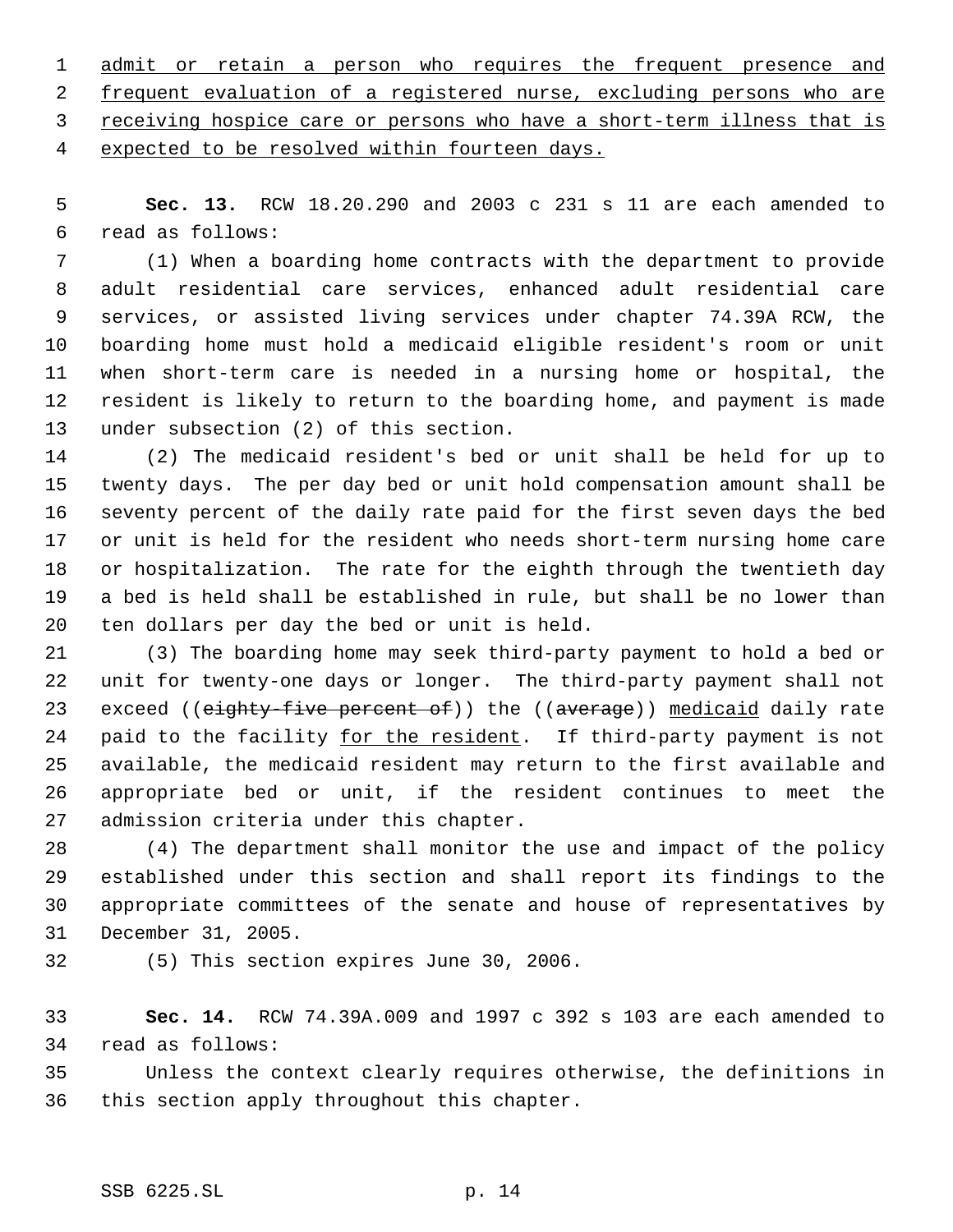(1) "Adult family home" means a home licensed under chapter 70.128 RCW.

 (2) "Adult residential care" means services provided by a boarding home that is licensed under chapter 18.20 RCW and that has a contract 5 with the department under RCW 74.39A.020 to provide personal care services.

 (3) "Assisted living services" means services provided by a boarding home that has a contract with the department under RCW 74.39A.010 to provide personal care services, intermittent nursing services, and medication administration services, and the resident is housed in a private apartment-like unit.

 (4) "Boarding home" means a facility licensed under chapter 18.20 RCW.

 (5) "Cost-effective care" means care provided in a setting of an individual's choice that is necessary to promote the most appropriate level of physical, mental, and psychosocial well-being consistent with client choice, in an environment that is appropriate to the care and safety needs of the individual, and such care cannot be provided at a lower cost in any other setting. But this in no way precludes an individual from choosing a different residential setting to achieve his or her desired quality of life.

 (6) "Department" means the department of social and health services.

 (7) "Enhanced adult residential care" means services provided by a boarding home that is licensed under chapter 18.20 RCW and that has a 26 contract with the department under RCW 74.39A.010 to provide personal 27 care services, intermittent nursing services, and medication administration services.

 (8) "Functionally disabled person" is synonymous with chronic functionally disabled and means a person who because of a recognized chronic physical or mental condition or disease, including chemical dependency, is impaired to the extent of being dependent upon others for direct care, support, supervision, or monitoring to perform activities of daily living. "Activities of daily living", in this context, means self-care abilities related to personal care such as bathing, eating, using the toilet, dressing, and transfer. Instrumental activities of daily living may also be used to assess a person's functional abilities as they are related to the mental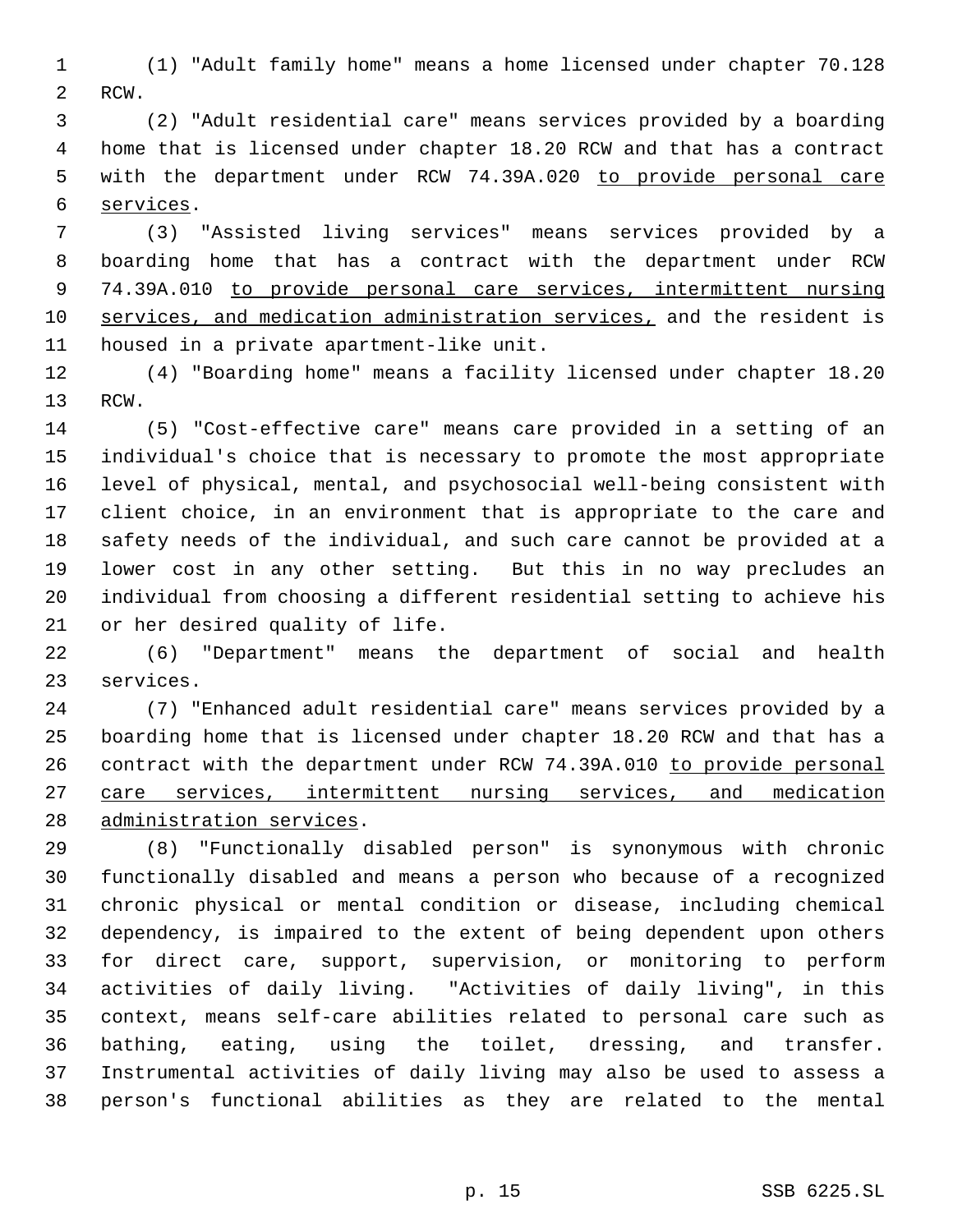capacity to perform activities in the home and the community such as cooking, shopping, house cleaning, doing laundry, working, and managing personal finances.

 (9) "Home and community services" means adult family homes, in-home services, and other services administered or provided by contract by the department directly or through contract with area agencies on aging or similar services provided by facilities and agencies licensed by the department.

 (10) "Long-term care" is synonymous with chronic care and means care and supports delivered indefinitely, intermittently, or over a sustained time to persons of any age disabled by chronic mental or physical illness, disease, chemical dependency, or a medical condition that is permanent, not reversible or curable, or is long-lasting and severely limits their mental or physical capacity for self-care. The use of this definition is not intended to expand the scope of services, care, or assistance by any individuals, groups, residential care settings, or professions unless otherwise expressed by law.

 (11) "Nursing home" means a facility licensed under chapter 18.51 RCW.

 (12) "Secretary" means the secretary of social and health services. (13) "Tribally licensed boarding home" means a boarding home licensed by a federally recognized Indian tribe which home provides services similar to boarding homes licensed under chapter 18.20 RCW.

 **Sec. 15.** RCW 74.39A.020 and 1995 1st sp.s. c 18 s 15 are each amended to read as follows:

 (1) To the extent of available funding, the department of social 27 and health services may contract for adult residential care ((and 28 enhanced adult residential care)).

 (2) The department shall, by rule, develop terms and conditions for facilities that contract with the department for adult residential care ((and enhanced adult residential care)) to establish:

 (a) Facility service standards consistent with the principles in RCW 74.39A.050 and consistent with chapter 70.129 RCW; and

(b) Training requirements for providers and their staff.

 (3) The department shall, by rule, provide that services in adult residential care ((and enhanced adult residential care)) facilities: (a) Recognize individual needs, privacy, and autonomy;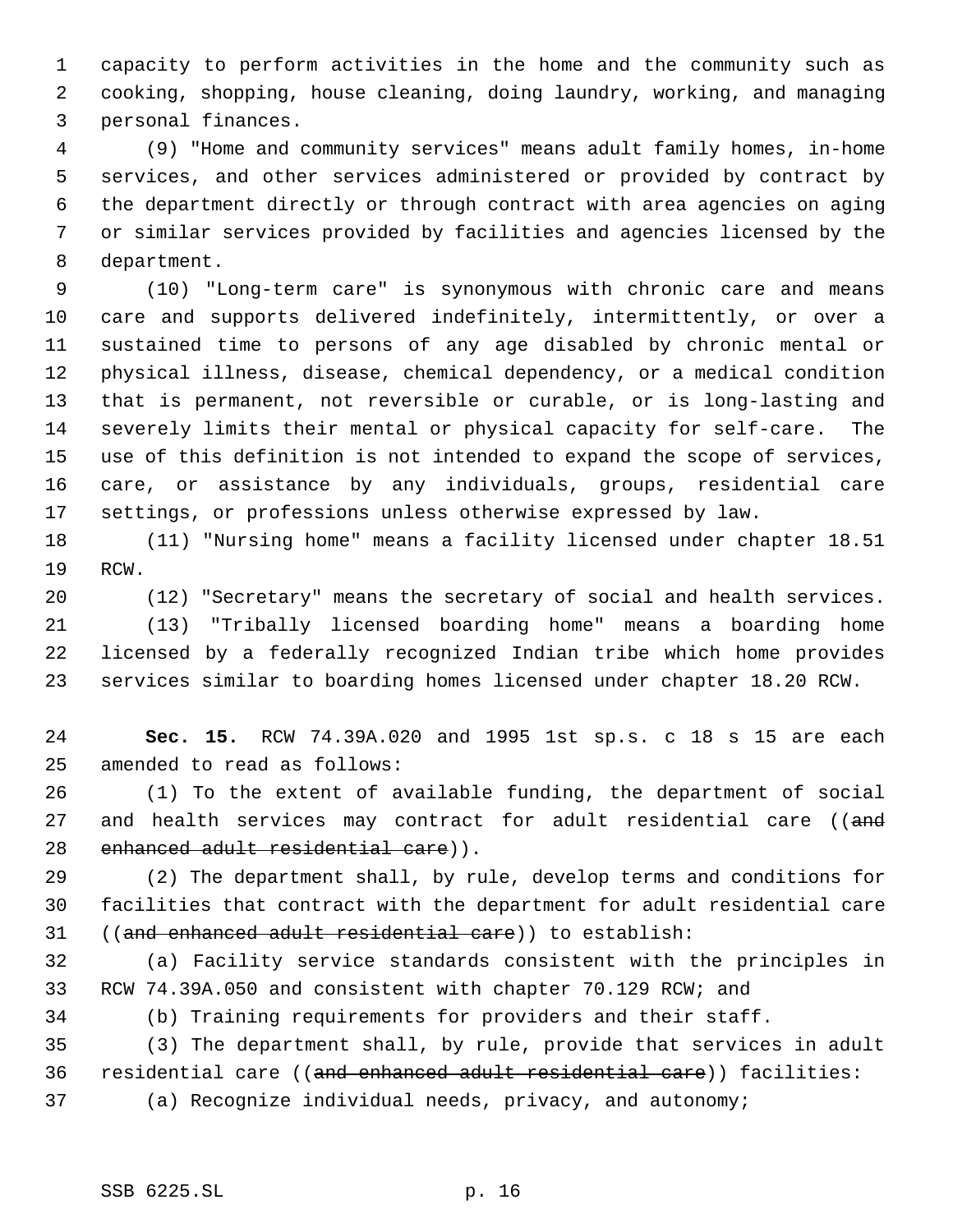(b) Include personal care ((and limited nursing services)) and other services that promote independence and self-sufficiency and aging in place;

 (c) Are directed first to those persons most likely, in the absence 5 of adult residential care ((and enhanced adult residential care)) services, to need hospital, nursing facility, or other out-of-home placement; and

 (d) Are provided in compliance with applicable facility and professional licensing laws and rules.

 (4) When a facility contracts with the department for adult 11 residential care ((and enhanced adult residential care)), only services and facility standards that are provided to or in behalf of the adult 13 residential care ((or the enhanced adult residential care)) client 14 shall be subject to the adult residential care ((or enhanced adult 15 residential care)) rules.

 (5) To the extent of available funding, the department may also contract under this section with a tribally licensed boarding home for the provision of services of the same nature as the services provided by adult residential care facilities. The provisions of subsections  $(2)(a)$  and  $(b)$  and  $(3)(a)$  through  $(d)$  of this section apply to such a contract.

 NEW SECTION. **Sec. 16.** A new section is added to chapter 42.17 RCW to read as follows:

 Data collected by the department of social and health services for the reports required by section 11 of this act and section 8, chapter 231, Laws of 2003, except as compiled in the aggregate and reported to the senate and house of representatives, is exempt from disclosure under this chapter.

 **Sec. 17.** RCW 18.20.030 and 2003 c 231 s 3 are each amended to read as follows:

 (1) After January 1, 1958, no person shall operate or maintain a boarding home as defined in this chapter within this state without a license under this chapter.

 (2) A boarding home license is not required for the housing, or services, that are customarily provided under landlord tenant agreements governed by the residential landlord-tenant act, chapter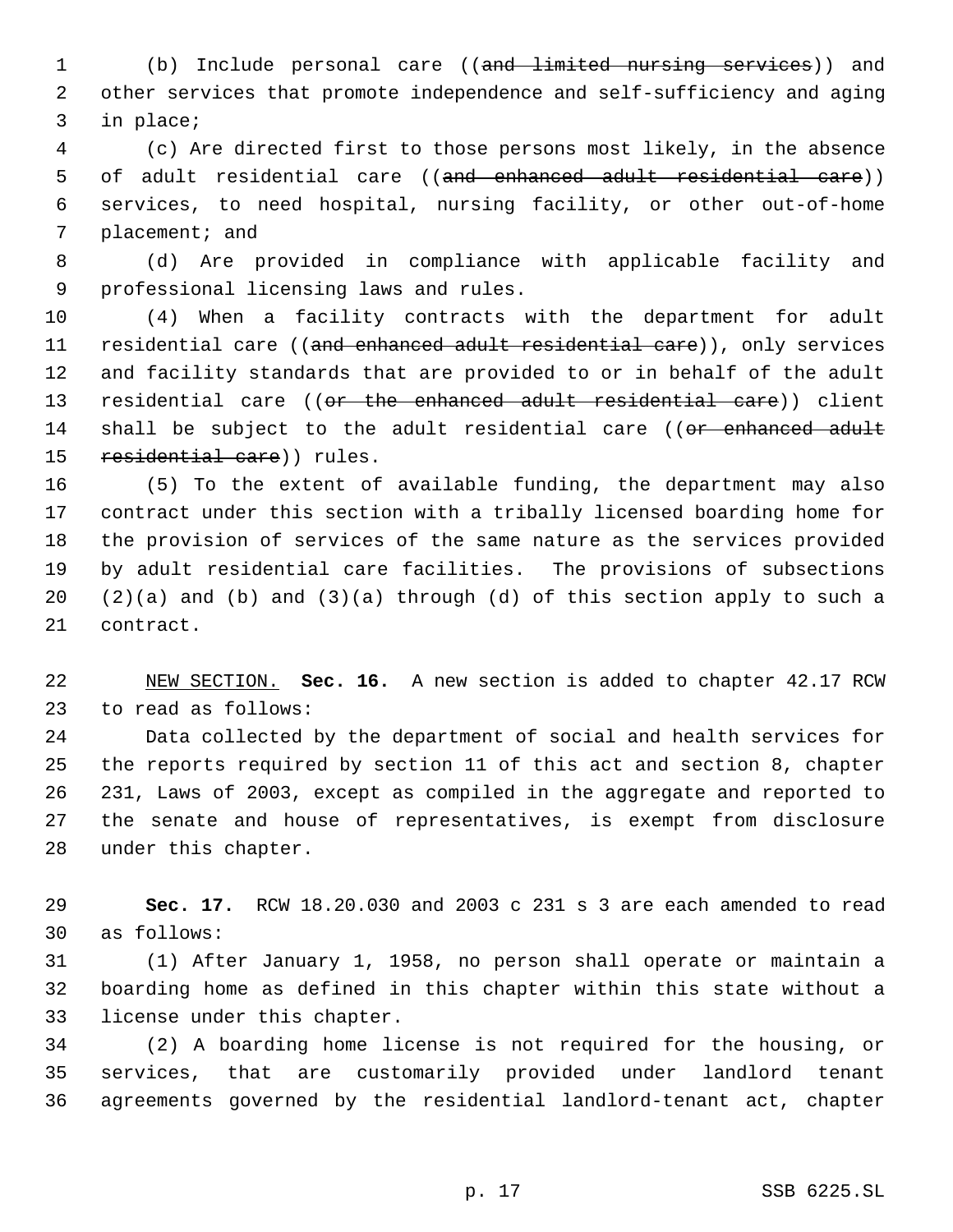59.18 RCW, or when housing nonresident individuals who, without ongoing assistance from the boarding home, initiate and arrange for services provided by persons other than the boarding home licensee or the licensee's contractor. This subsection does not prohibit the licensee from furnishing written information concerning available community resources to the nonresident individual or the individual's family members or legal representatives. The licensee may not require the use of any particular service provider.

 (3) Residents receiving domiciliary care, directly or indirectly by the boarding home, are not considered nonresident individuals for the purposes of this section.

12 (4) A boarding home license is required when any person other than 13 an outside service provider, under section 10 of this act, or family member:

 (a) Assumes general responsibility for the safety and well-being of a resident;

# (b) Provides assistance with activities of daily living, either directly or indirectly;

 (c) Provides health support services, either directly or indirectly; or

 (d) Provides intermittent nursing services, either directly or indirectly.

23 (5) A boarding home license is not required for ((emergency 24 assistance when that emergency assistance is not provided on a frequent or routine basis to any one nonresident individual and the nonresident individual resides in independent senior housing, independent living units in continuing care retirement communities, independent living units having common ownership with a licensed boarding home, or other similar living situations including those subsidized by the department of housing and urban development)) one or more of the following services that may be provided to a nonresident individual: (a) Emergency assistance provided on an intermittent or nonroutine basis to any nonresident individual; (b) systems employed by independent senior housing, or independent living units in continuing care retirement communities, to respond to the potential need for emergency services for nonresident individuals; (c) infrequent, voluntary, and nonscheduled blood pressure checks for nonresident individuals; (d) nurse referral services provided at the request of a nonresident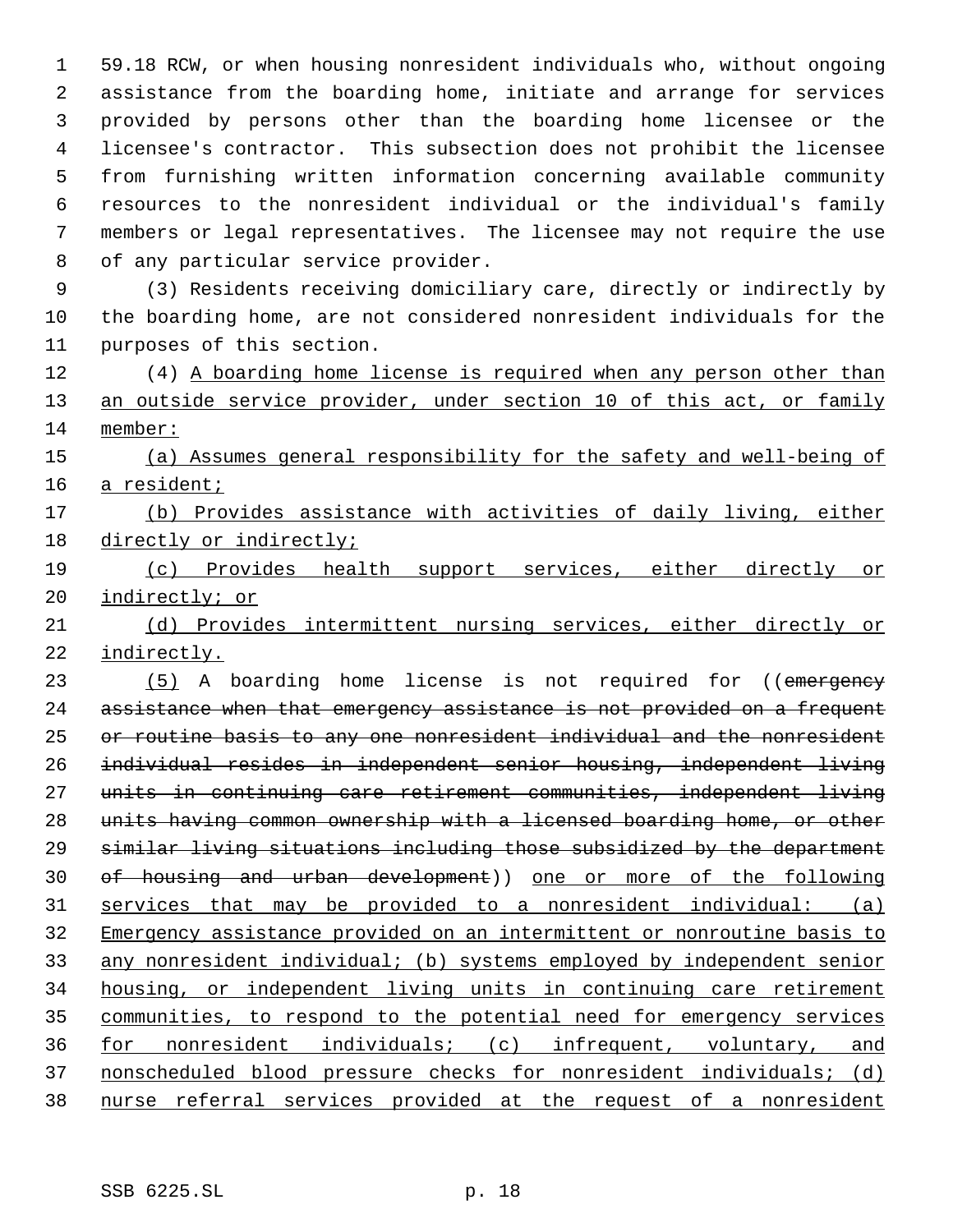individual to determine whether referral to an outside health care provider is recommended; (e) making health care appointments at the request of nonresident individuals; (f) preadmission assessment, at the request of the nonresident individual, for the purposes of transitioning to a licensed care setting; or (g) services customarily provided under landlord tenant agreements governed by the residential landlord-tenant act, chapter 59.18 RCW. The preceding services may not include continual care or supervision of a nonresident individual 9 without a boarding home license.

 NEW SECTION. **Sec. 18.** This act is necessary for the immediate preservation of the public peace, health, or safety, or support of the state government and its existing public institutions, and takes effect immediately, except that sections 1 through 10 and 12 of this act take effect September 1, 2004.

15 NEW SECTION. **Sec. 19.** The department of social and health 16 services shall adopt rules by September 1, 2004, for the implementation 17 of sections 1 through 10 and 12 of this act.

Passed by the Senate March 10, 2004. Passed by the House March 3, 2004. Approved by the Governor March 26, 2004, with the exception of certain items that were vetoed. Filed in Office of Secretary of State March 26, 2004.

Note: Governor's explanation of partial veto is as follows:

"I am returning herewith, without my approval as to section 11, Substitute Senate Bill No. 6225 entitled:

"AN ACT Relating to boarding homes;"

This bill improves laws governing the licensing of boarding homes, by supporting flexibility in the level of care provided by boarding homes while protecting residents' rights to quality care. It will refine extensive boarding home rule reforms being implemented in September.

Section 11 would have required the Department of Social and Health Services to conduct a study to determine potential financial impacts of these new rules and to determine the degree to which payments for boarding home services are related to the actual costs of providing services. This study would have largely duplicated a study currently underway, as required by Chapter 231, Laws of 2003. The proposed study in section 11 would have only covered an additional six months experience and therefore would not likely produce meaningfully different results.

Regretfully, the existing study is likely to have limitations, resulting from an inability to collect the needed data. To be valuable, such a study needs to address the complexities of data gathering in a manner that is statistically sound, yet sensitive to